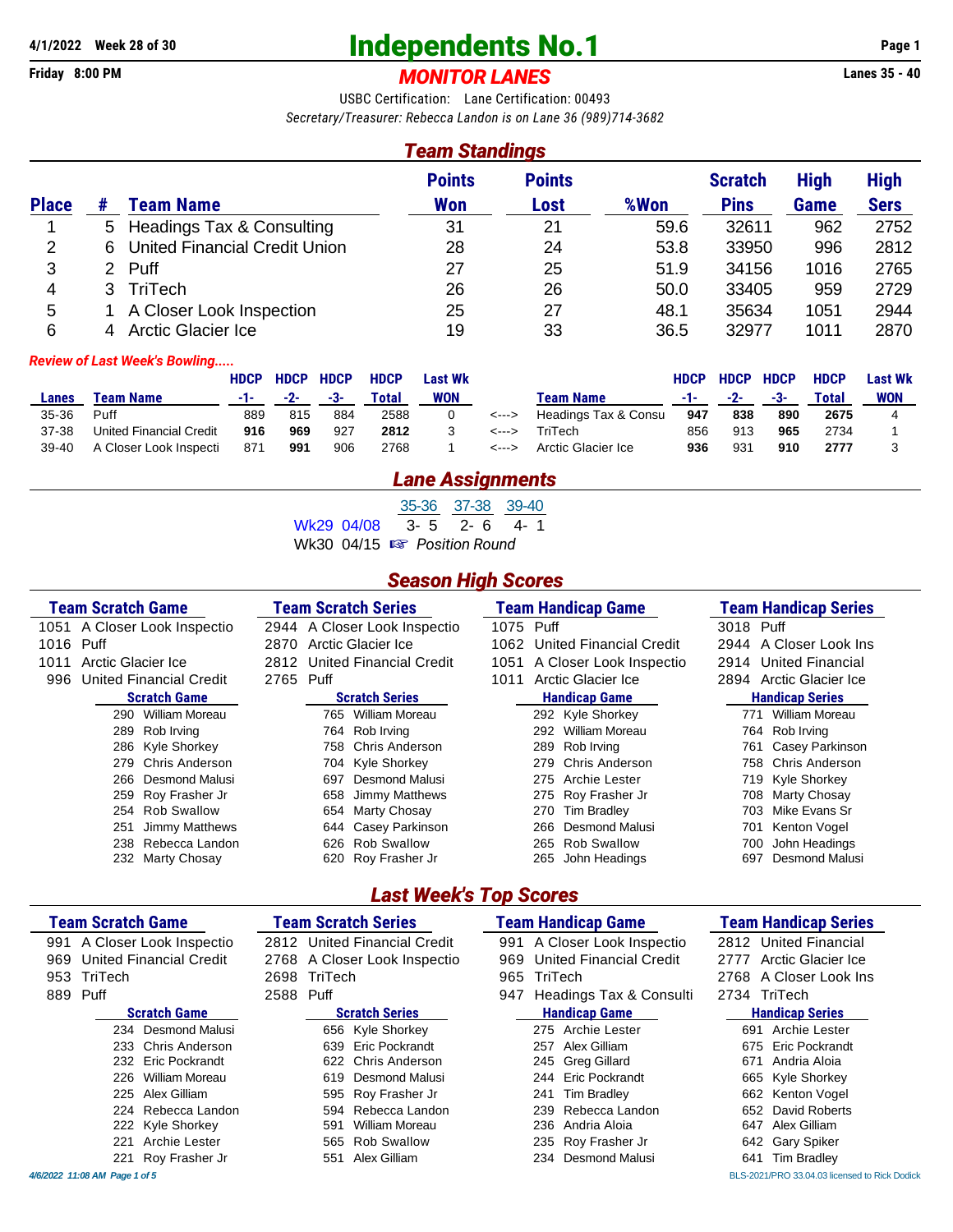| 4/1/2022   | <b>Week 28 of 30</b> | <b>Independents No.1</b> |                                 |                        |  |  |  |  |  |
|------------|----------------------|--------------------------|---------------------------------|------------------------|--|--|--|--|--|
|            | <b>Scratch Game</b>  | <b>Scratch Series</b>    | <b>Handicap Game</b>            | <b>Handicap Series</b> |  |  |  |  |  |
|            | 220 Greg Gillard     | 543 Marty Chosay         | 234 Gary Spiker                 | Rebecca Landon<br>639  |  |  |  |  |  |
|            |                      |                          | <b>Individual High Averages</b> |                        |  |  |  |  |  |
| <b>Men</b> | 215.78               | Rob Irving               | <b>Women</b>                    |                        |  |  |  |  |  |
|            | 212.89               | <b>Chris Anderson</b>    |                                 |                        |  |  |  |  |  |
|            | 201.73               | Desmond Malusi           |                                 |                        |  |  |  |  |  |
|            | 201.10               | William Moreau           |                                 |                        |  |  |  |  |  |
|            | 197.20               | <b>Kyle Shorkey</b>      |                                 |                        |  |  |  |  |  |
|            | 194.50               | <b>Jimmy Matthews</b>    |                                 |                        |  |  |  |  |  |

### *Team Rosters*

# **1 - A Closer Look Inspection** Lane 40

|                       |                 |    |                 |    |     |       |     |       | <b>High</b> | <b>High</b> |
|-----------------------|-----------------|----|-----------------|----|-----|-------|-----|-------|-------------|-------------|
| <b>Name</b>           | <b>Avg HDCP</b> |    | <b>Pins Gms</b> |    | -1- | $-2-$ | -3- | Total | Game        | <b>Sers</b> |
| <b>Kyle Shorkey</b>   | 197             | 2  | 14790           | 75 | 221 | 222   | 213 | 656   | 286         | 704         |
| <b>Michael Deems</b>  | 147             | 47 | 11973           | 81 | 144 | 155   | 145 | 444   | 211         | 553         |
| <b>Marty Chosay</b>   | 181             | 17 | 12005           | 66 | 178 | 172   | 193 | 543   | 232         | 654         |
| <b>Zane Gallaher</b>  | 172             | 25 | 9334            | 54 | 148 | 208   | 150 | 506   | 210         | 586         |
| <b>Desmond Malusi</b> | 201             | 0  | 15533           |    | 180 | 234   | 205 | 619   | 266         | 697         |
| James Michalski       | 234             | 0  | 4919            | 21 |     |       |     |       | 300         | 763         |
| Dennis Michalski      | 186             | 12 | 5596            | 30 |     |       |     | 0     | 267         | 625         |
| Keith Jakobi          | 177             | 20 | 7632            | 43 |     |       |     |       | 202         | 571         |

# **2 - Puff** Lane 37

| <b>Name</b>            | <b>Avg HDCP</b> |    | <b>Pins Gms</b> |    | -1- | $-2-$ | -3- | Total | <b>High</b><br><b>Game</b> | <b>High</b><br><b>Sers</b> |
|------------------------|-----------------|----|-----------------|----|-----|-------|-----|-------|----------------------------|----------------------------|
| Jeff Bradley Sr        | 169             | 27 | 14229           | 84 | 181 | 181   | 171 | 533   | 227                        | 577                        |
| <b>Chad Sepos</b>      | 161             | 35 | 11602           | 72 | 192 | 140   | 132 | 464   | 221                        | 543                        |
| <b>Tim Bradley</b>     | 155             | 40 | 11692           | 75 | 201 | 142   | 178 | 521   | 226                        | 564                        |
| <b>William Moreau</b>  | 201             | 0  | 16892           | 84 | 172 | 193   | 226 | 591   | 290                        | 765                        |
| <b>Casey Parkinson</b> | 163             | 33 | 9314            | 57 | 143 | 159   | 177 | 479   | 223                        | 644                        |
| <b>Robert Hine</b>     | 110             | 81 | 1654            | 15 |     |       |     |       | 100                        | 265                        |

# **3 - TriTech** Lane 35

|                       |                 |    |                 |    |     |       |     |       | <b>High</b> | <b>High</b> |
|-----------------------|-----------------|----|-----------------|----|-----|-------|-----|-------|-------------|-------------|
| <b>Name</b>           | <b>Avg HDCP</b> |    | <b>Pins Gms</b> |    | -1- | $-2-$ | -3- | Total | <b>Game</b> | <b>Sers</b> |
| <b>Rob Swallow</b>    | 188             | 10 | 14737           | 78 | 173 | 203   | 189 | 565   | 254         | 626         |
| <b>Alex Gilliam</b>   | 166             | 30 | 8301            | 50 | 135 | 191   | 225 | 551   | 225         | 623         |
| <b>Michael Gorney</b> | 168             | 28 | 10624           | 63 | 172 | 166   | 185 | 523   | 213         | 611         |
| <b>Gary Spiker</b>    | 157             | 38 | 13198           | 84 | 144 | 195   | 186 | 525   | 195         | 525         |
| <b>Greg Gillard</b>   | 173             | 24 | 12110           | 70 | 220 | 146   | 168 | 534   | 220         | 579         |
| <b>Jim Powell</b>     | 173             | 24 | 7113            | 41 |     |       |     |       | 223         | 591         |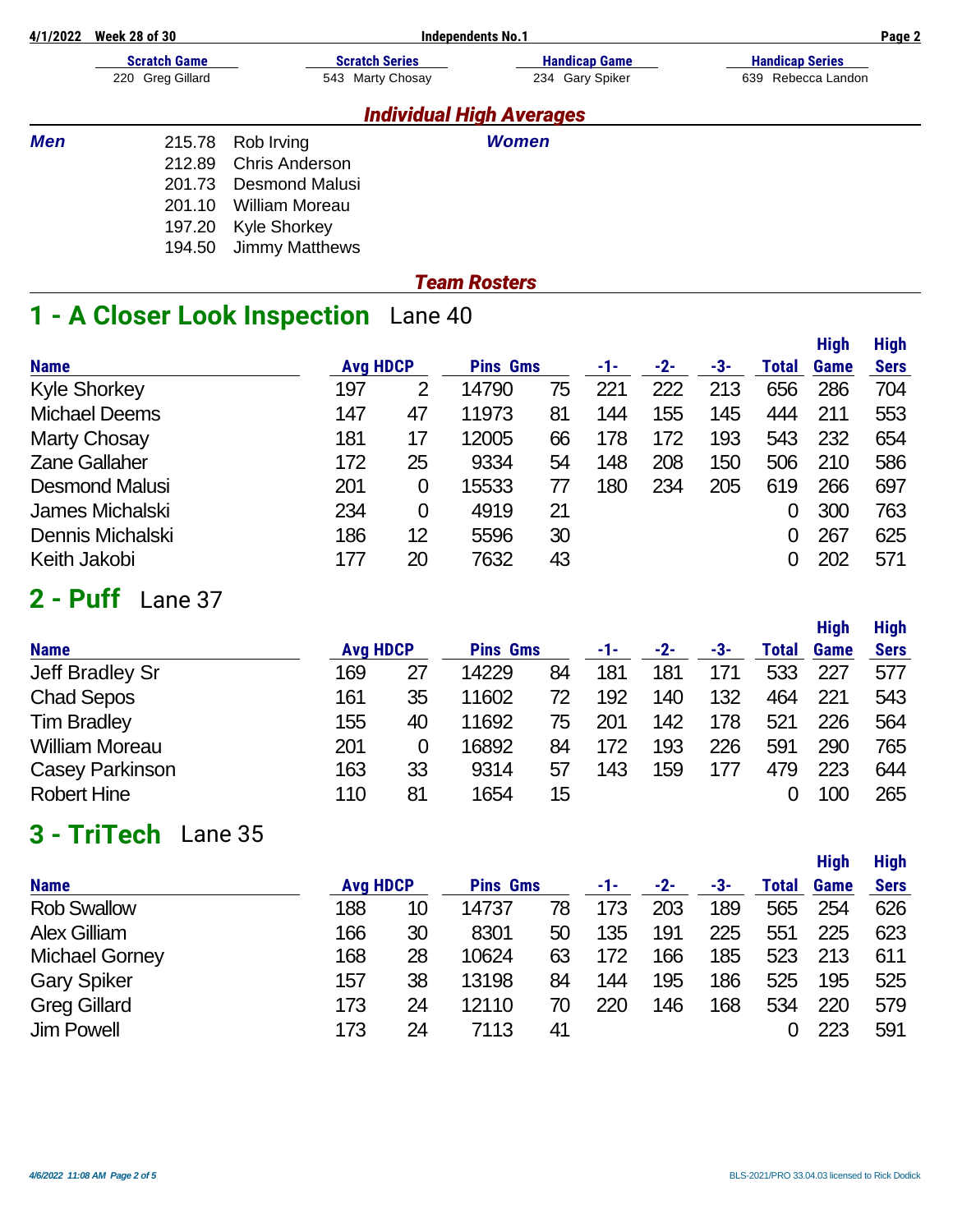# **4 - Arctic Glacier Ice** Lane 39

|                      |                 |    |                 |    |      |       |      |       | <b>High</b>    | <b>High</b> |
|----------------------|-----------------|----|-----------------|----|------|-------|------|-------|----------------|-------------|
| <b>Name</b>          | <b>Avg HDCP</b> |    | <b>Pins Gms</b> |    | -1-  | $-2-$ | -3-  | Total | <b>Game</b>    | <b>Sers</b> |
| <b>Archie Lester</b> | 141             | 53 | 10158           | 72 | 221  | 140   | 168  | 529   | 221            | 529         |
| Roy Frasher III      | 143             | 51 | 10472           | 73 | 145  | 152   | 131  | 428   | 183            | 481         |
| <b>Tim Hopkins</b>   | 189             | 9  | 6834            | 36 |      |       |      |       | 0              | 0           |
| Louis Sequin         | 157             | 38 | 11202           | 71 | 138  | 178   | 189  | 505   | 206            | 554         |
| Roy Frasher Jr       | 184             | 14 | 14964           | 81 | 192  | 221   | 182  | 595   | 259            | 620         |
| <b>VACANT</b>        | 150             | 45 | 0               | 0  | a140 | a140  | a140 | 420   | $\overline{0}$ | 0           |
| Rob Irving           | 215             | 0  | 16831           | 78 |      |       |      |       | 289            | 764         |

# **5 - Headings Tax & Consulting** Lane 36

|                       |                 |    |                 |    |             |       |     |       | <b>High</b> | <b>High</b> |
|-----------------------|-----------------|----|-----------------|----|-------------|-------|-----|-------|-------------|-------------|
| <b>Name</b>           | <b>Avg HDCP</b> |    | <b>Pins Gms</b> |    | $-1$ – $-1$ | $-2-$ | -3- | Total | Game        | <b>Sers</b> |
| <b>Jimmy Matthews</b> | 194             | 5  | 10503           | 54 |             |       |     |       | 251         | 658         |
| Kyle Landon           | 160             | 36 | 6749            | 42 |             |       |     | 0     | 224         | 560         |
| <b>Kent Aloia</b>     | 194             | 5  | 8756            | 45 |             |       |     | 0     | 248         | 714         |
| <b>Todd Stevens</b>   | 121             | 71 | 5456            | 45 | 146         | 119   | 122 | 387   | 155         | 404         |
| <b>John Headings</b>  | 158             | 37 | 10003           | 63 | 167         | 159   | 136 | 462   | 226         | 583         |
| <b>Mike Evans Sr</b>  | 167             | 29 | 12598           | 75 | 182         | 180   | 175 | 537   | 216         | 607         |
| Rebecca Landon        | 184             | 14 | 10488           | 57 | 224         | 157   | 213 | 594   | 238         | 606         |
| Andria Aloia          | 120             | 72 | 7582            | 63 | 147         | 142   | 163 | 452   | 163         | 452         |

# **6 - United Financial Credit Union** Lane 38

|     |          |                 |    |                 |       |     |       | <b>High</b>    | <b>High</b> |
|-----|----------|-----------------|----|-----------------|-------|-----|-------|----------------|-------------|
|     |          |                 |    | -1-             | $-2-$ | -3- | Total | Game           | <b>Sers</b> |
| 170 | 27       | 10592           | 62 | 163             | 152   | 204 | 519   | 226            | 596         |
| 166 | 30       | 11461           | 69 |                 |       |     |       | 212            | 507         |
| 151 | 44       | 9569            | 63 |                 | 182   | 158 | 517   | 191            | 553         |
| 146 | 48       | 9686            | 66 | 169             | 170   | 176 | 515   | 206            | 530         |
| 166 | 30       | 5978            | 36 |                 |       |     |       | 224            | 548         |
| 212 | $\Omega$ | 13412           | 63 | 202             | 233   | 187 | 622   | 279            | 758         |
| 150 | 45       | 140             |    |                 |       |     |       | $\overline{0}$ | 0           |
| 189 | 9        | 5125            |    | 205             | 232   | 202 | 639   | 232            | 639         |
|     |          | <b>Avg HDCP</b> |    | <b>Pins Gms</b> |       |     |       |                |             |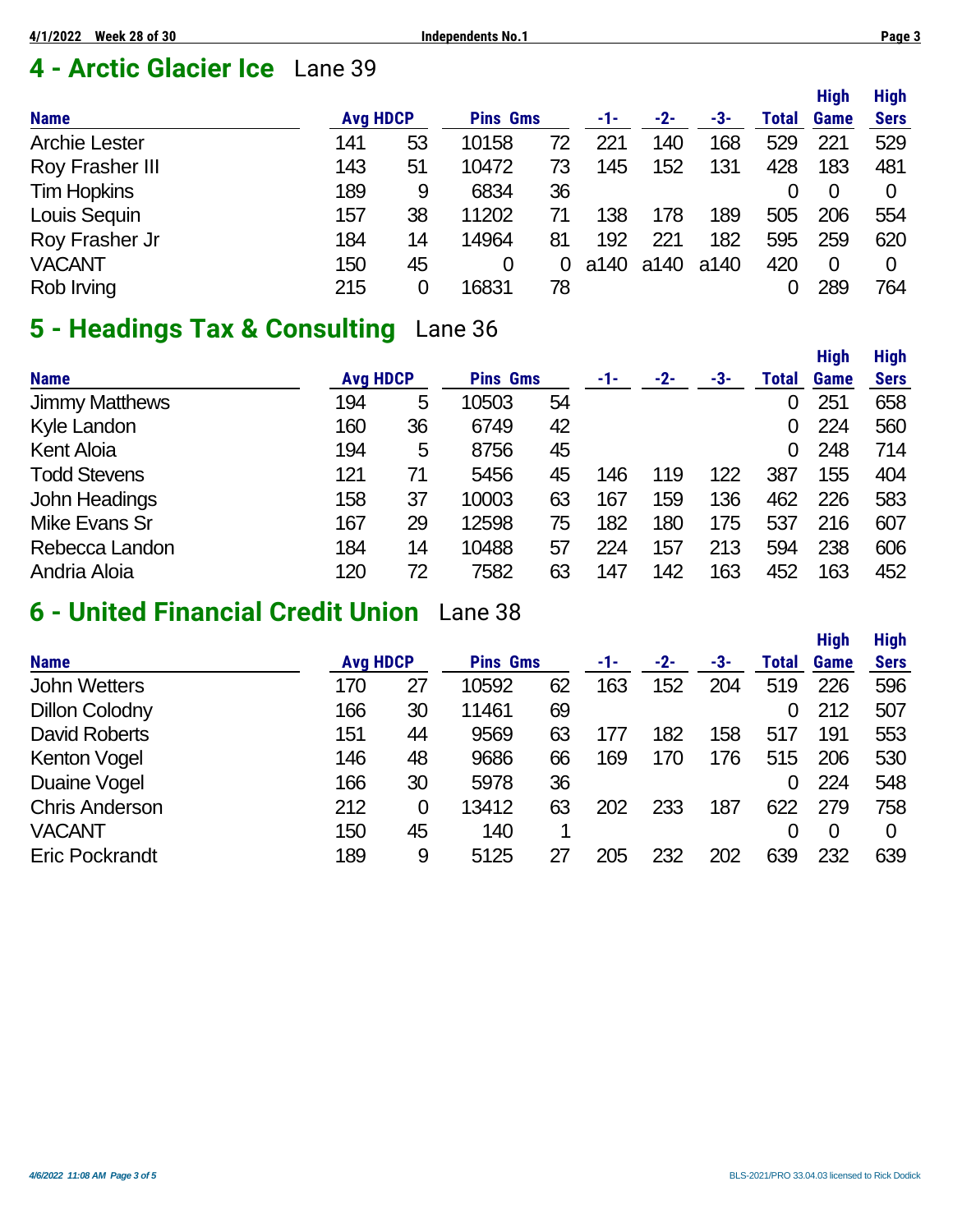#### *This Week's Statistics* **Over All Men Women** How many people bowled 29 29 0<br>Number of games bowled 87 87 0 Number of games bowled 87 Actual average of week's scores 176.49 176.49 0.00 How many games above average 56 56 56 0 How many games below average  $30$  30 30 0 Pins above/below average per game  $9.98$  9.98 0.00 How many people raised average  $20$  20  $$  by this amount 0.77 0.77 0.00 How many people went down 9 9 -by this amount  $-0.17$   $-0.17$  0.00 League average before bowling 167.03 167.03 0.00 League average after bowling 167.51 167.51 0.00 Change in league average  $0.48$  0.48  $0.00$ 800s - - - -775s – – – – 750s -- -- -- 725s -- -- -- 700s - - - -675s - - - -<br>650s 1 1 -650s 1 1 -625s 1 1 -600s 2 2 -- 575s 3 3 -<br>550s 2 2 -550s 2 2 -- 525s 6 6 –<br>500s 7 7 – 500s 7 7 -- 475s 1 1 -450s 3 3 --

425s 2 2 -- 400s - - -  $below 400 1 1 -$ 

 $300s$  - - - -275s – – – – 250s - - - -225s 5 5 -- 200s 16 16 -- 175s 25 25 -- 150s 21 21 -125s 18 18 -- 100s 2 2 below 100 -- -- --